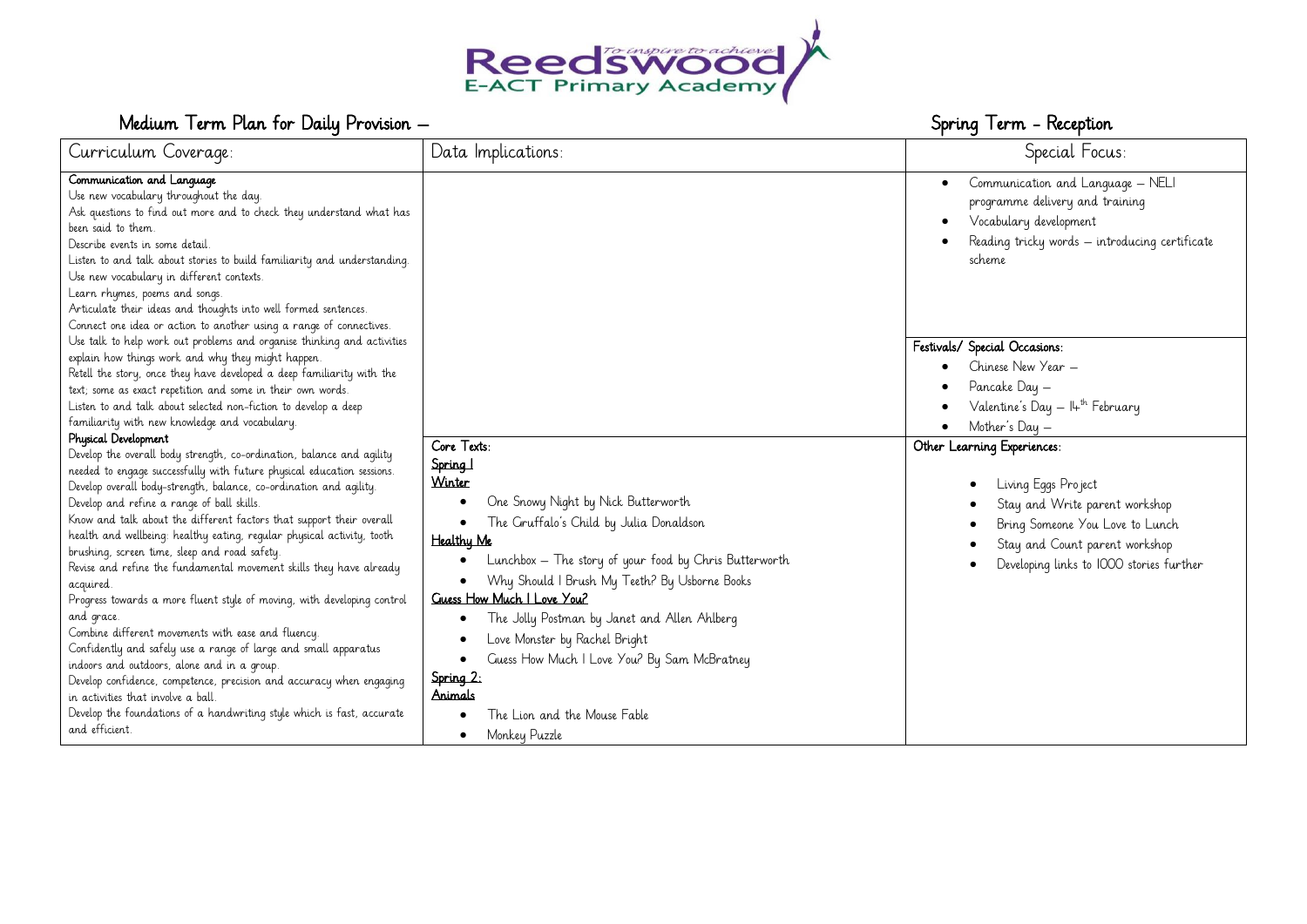

# Medium Term Plan for Daily Provision – Spring Term - Reception Spring Term - Reception

| PSED                                                                  | Rumble in the Jungle<br>$\bullet$                                                  |                                                       |
|-----------------------------------------------------------------------|------------------------------------------------------------------------------------|-------------------------------------------------------|
| Think about the perspective of others.                                | Life Cycles                                                                        |                                                       |
| Manage their own needs.                                               | The Chicken that Hatched a Cow                                                     |                                                       |
| Show resilience and perseverance in the face of challenge.            |                                                                                    |                                                       |
| ldentify and moderate their own feelings socially and emotionally.    | The Life Cycle of a Chick (Non-fiction)                                            |                                                       |
| Show resilience and perseverance in the face of challenge.            | Easter Poems                                                                       |                                                       |
| Literacy                                                              | Links to National Curriculum Areas:                                                | Daily Routines:                                       |
| Read some letter groups that each represent one sound and say sounds  | History:                                                                           | EAL intervention groups                               |
| for them.                                                             |                                                                                    |                                                       |
| Read a few common exception words.                                    | Houses past and present- We will look at how houses have changed and               | Writing/ Maths intervention groups                    |
| Spell words by identifying the sounds and then writing the sound with | discuss similarities and differences. (Example -where the toilet was, electricity  | Talk Boost groups                                     |
| letters.                                                              | and building materials)                                                            | Daily reading sessions for individual children        |
| Read simple phrases and sentences made up of words with known letter- | Communication -we will discuss how communication has changed over time             | <b>NELI</b>                                           |
| sound correspondences and, where necessary, a few exception words.    | such as letters, postcards, emails, text messages, FaceTime etc. (we use lots      |                                                       |
| Form lower case and capital letters correctly.                        | of e-mails and texts now but these weren't available in the past so people         |                                                       |
| Use and understand recently introduced vocabulary during discussions  | wrote letters or made phone calls)                                                 |                                                       |
| about stories, non-fiction, rhymes and poems and during role-play.    |                                                                                    |                                                       |
| Re-read books to build up their confidence in word reading, their     | How have you changed since you were a baby? Children to bring in a                 |                                                       |
| fluency and their understanding and en joyment.                       | photograph of when they were a baby and discuss how they have changed              |                                                       |
| Write short sentences with words with known letter-sound              | (such as hair, height, teeth)                                                      |                                                       |
| correspondences using a capital letter and full stop.                 | Geography:                                                                         | English:                                              |
| Re-read what they have written to check it makes sense.               | Habitat comparisons - where do different animals live? We will look at<br>٠        | CVC words- We will use phonics skills to read         |
| <b>Mathematics</b>                                                    | different animal habitats and why they need to live in that environment.           | and write CVC words modelling the use of Fred         |
| Count beyond IO.                                                      |                                                                                    |                                                       |
| Understand the 'one more than/ one less than' relationship between    | Comparing houses- We will look at the different types of houses detached,          | fingers.                                              |
| consecutive numbers.                                                  | semi- detached, terrace, bungalow, flats. We will look at our houses using         | Simple sentences- We will use phonics skills to be    |
| Select, rotate and manipulate shapes in order to develop spatial      | google earth and discuss what type of house it is. We will explore the local       | able to write simple sentences and begin to use       |
| reasoning skills.                                                     | area to compare different houses. (How the houses are different, terraced          | ad jectives and con junctions 'and', 'because'. Focus |
| Explore the composition of numbers to IO.                             | houses are joined to each other, detached are not joined to others, flats          | on letter formation and using capital letters,        |
| Automatically recall number bonds for numbers 0-IO.                   | don't have stairs inside)                                                          | finger spaces and full stops correctly.               |
| Compare length, weight and capacity.                                  | Weather and seasons - how has it changed? We will discuss the weather<br>$\bullet$ | Read and understand CVC words and simple              |
| Compose and decompose shapes so that children can recognise a shape   |                                                                                    |                                                       |
| can have other shapes within it, just as numbers can.                 | daily and discuss how it has changed from Autumn to Winter. (the                   | sentences- We will use phonics skills to read and     |
|                                                                       | weather is getting colder, the trees are bare of leaves, we may see sleet or       | match pictures and words/sentences and complete       |
| Understanding the World                                               | snow)                                                                              | comprehension activities to check understanding.      |
| Talk about members of their immediate family and community.           |                                                                                    |                                                       |
|                                                                       |                                                                                    | Segmenting and blending words- We will use            |